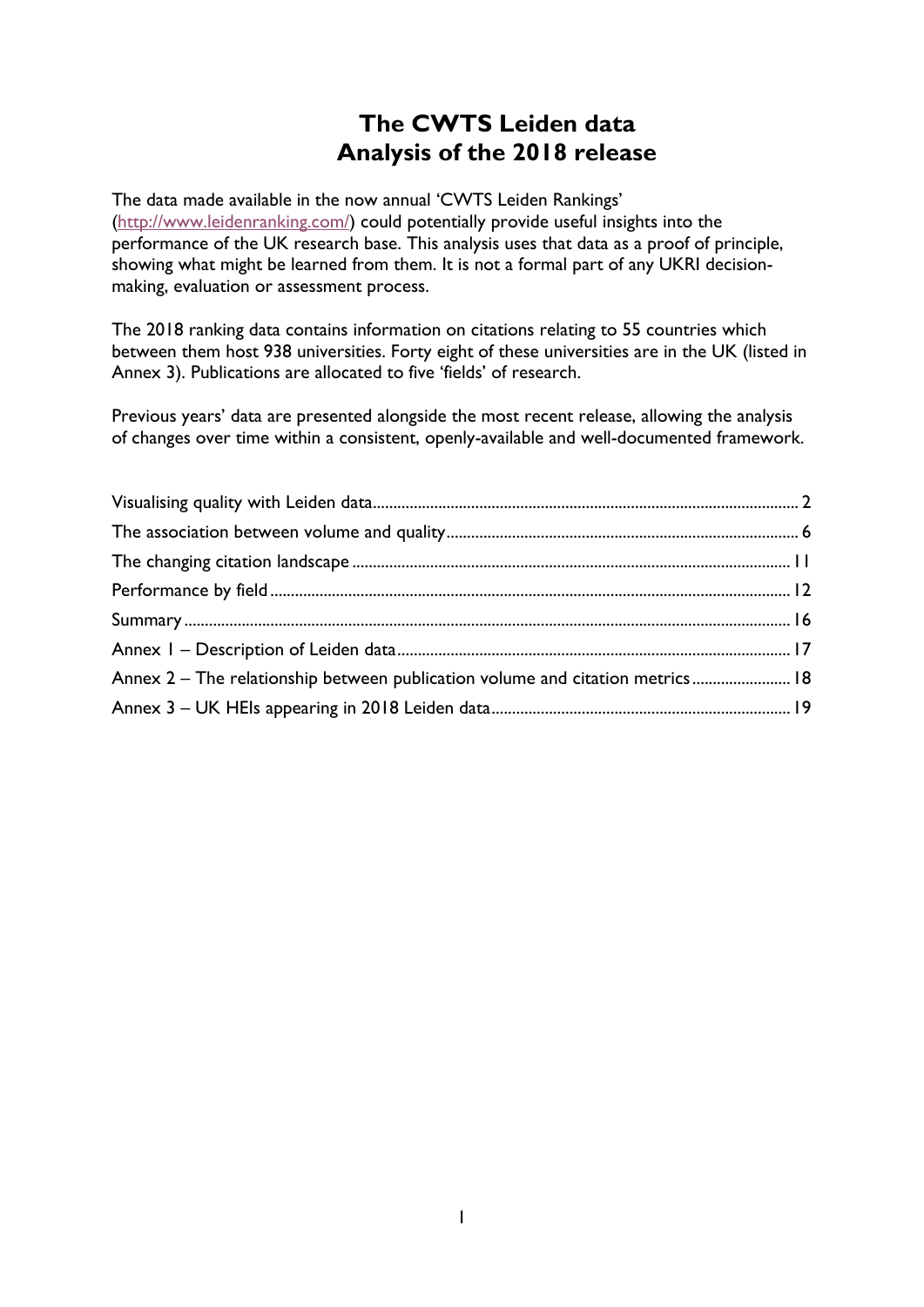### <span id="page-1-0"></span>**Visualising quality with Leiden data**

The key Leiden indicators are the percentages of publications which are in the top 1%, 5%, [1](#page-1-1)0% and 50% of comparable publications<sup>1</sup>. It is assumed that the more exclusive the banding, the better the publication is likely to be. The 1% range is likely to be quite noisy and will not be used in this analysis.

Starting at the highest level, the proportion of each country's publications across all fields combined which is in the top 10%, the range 10% to 50% and the bottom 50% of publications is shown as a ternary diagram in Figure 1:



Figure 1: ternary diagram for Leiden 2018 data. All 55 countries are shown but only those with > 50,000 publications are labelled directly. Circle areas are in proportion to the number of publications in the data.

Ternary diagrams can be used to show the composition of three-component mixtures for which the total composition sums to 100% (as it does in this case by definition.) Each apex of the triangle indicates a100% composition of that particular element – top 10%, 10% to 50% and bottom 50% – and each base 0% of the composition of the opposite apex.

Countries with less than 10% of publications in the top 10% are underperforming by that measure, as are countries with more than 50% in the bottom 50%. It is of course entirely

<span id="page-1-1"></span><sup>&</sup>lt;sup>1</sup> Other indicators relate to the extent and nature of collaboration on outputs, and relative citation measures. This analysis makes use of only a fraction of the data.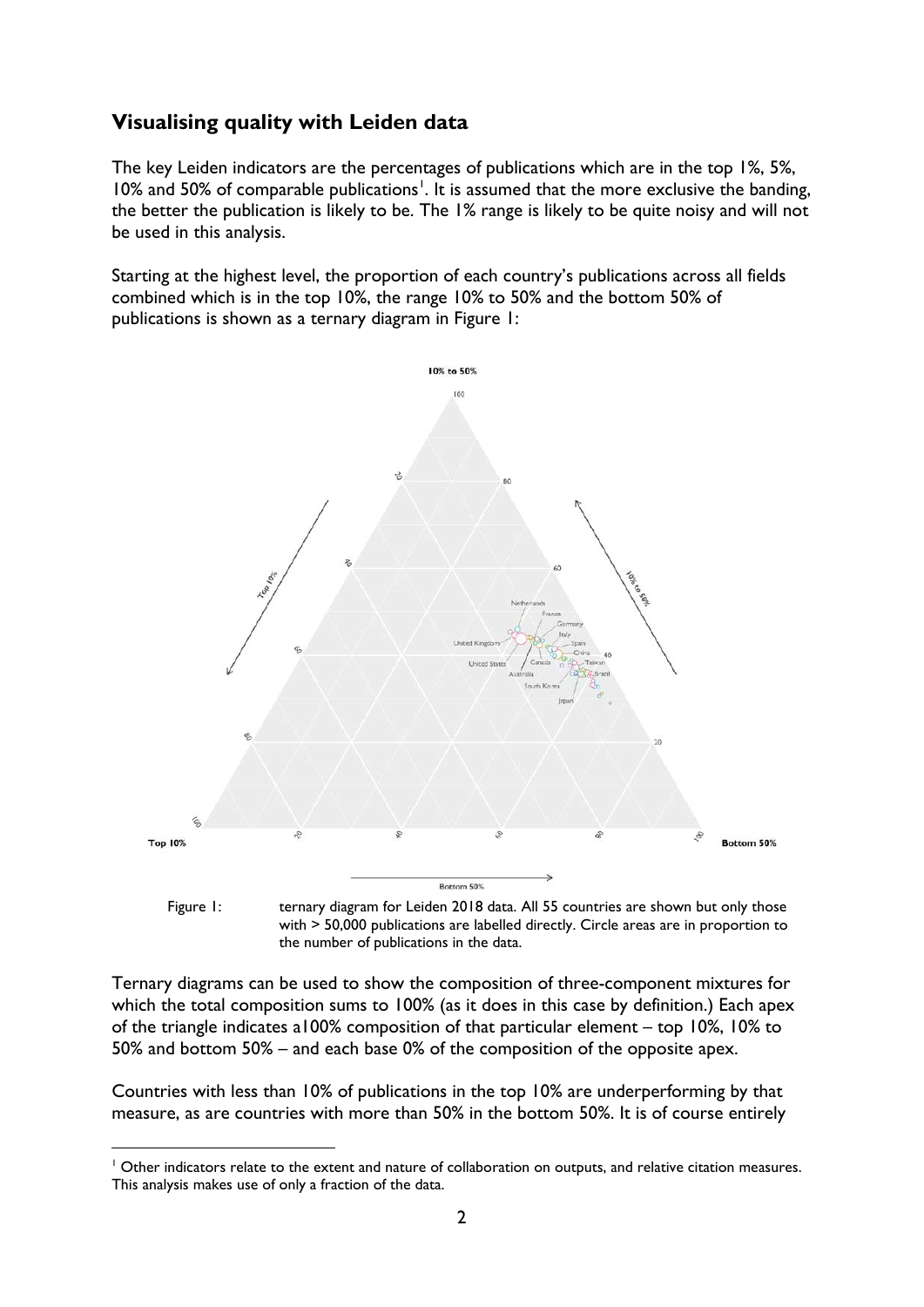possible to be under-performing by one measure and over-performing by another, and nothing can be inferred from the data about the reasons for apparent under-performance.

A sequence of countries' progress towards global scientific influence is apparent in the arc starting towards the bottom right apex and ending closer to the centre of the chart. A key feature to note is that all countries lie on this arc: there are no outliers, most of the possible space is completely unoccupied and observed behaviour quite tightly bounded. Figure 2 zooms into the area of interest<sup>[2](#page-2-0)</sup>.



performing nations outlined in red.

The UK is squarely in a region of over-performance<sup>[3](#page-2-1)</sup>, alongside accepted comparator nations such as the US, Switzerland and Germany. If placement on the arc is understood qualitatively as an indicator of success then the UK is performing well and is ahead of most of its competitors.

Japan's placement is unexpected. A country's position reflects a mix of how good its outputs are, how good people think they are, and how likely it is that people will see them in the first place. Leiden data only index publications written in English, and it seems that language effects could be at work. In countries which do not have English as their first language a degree of filtering, which may or may not be independent of quality<sup>[4](#page-2-2)</sup>, must occur, with not

<span id="page-2-1"></span><sup>3</sup> The red trapezium in Figure 2, demarcated by the 10% and 50% lines for 'top 10%' and 'bottom 50%' outputs.

<span id="page-2-0"></span> $2$  Subsequent charts are all zoomed for ease of presentation, but the tight clustering should be borne in mind.

<span id="page-2-2"></span><sup>4</sup> Though it is tempting to believe that the better outputs are more likely to find their way into more international (and hence English-speaking) journals as it might be worth the additional effort needed to do so.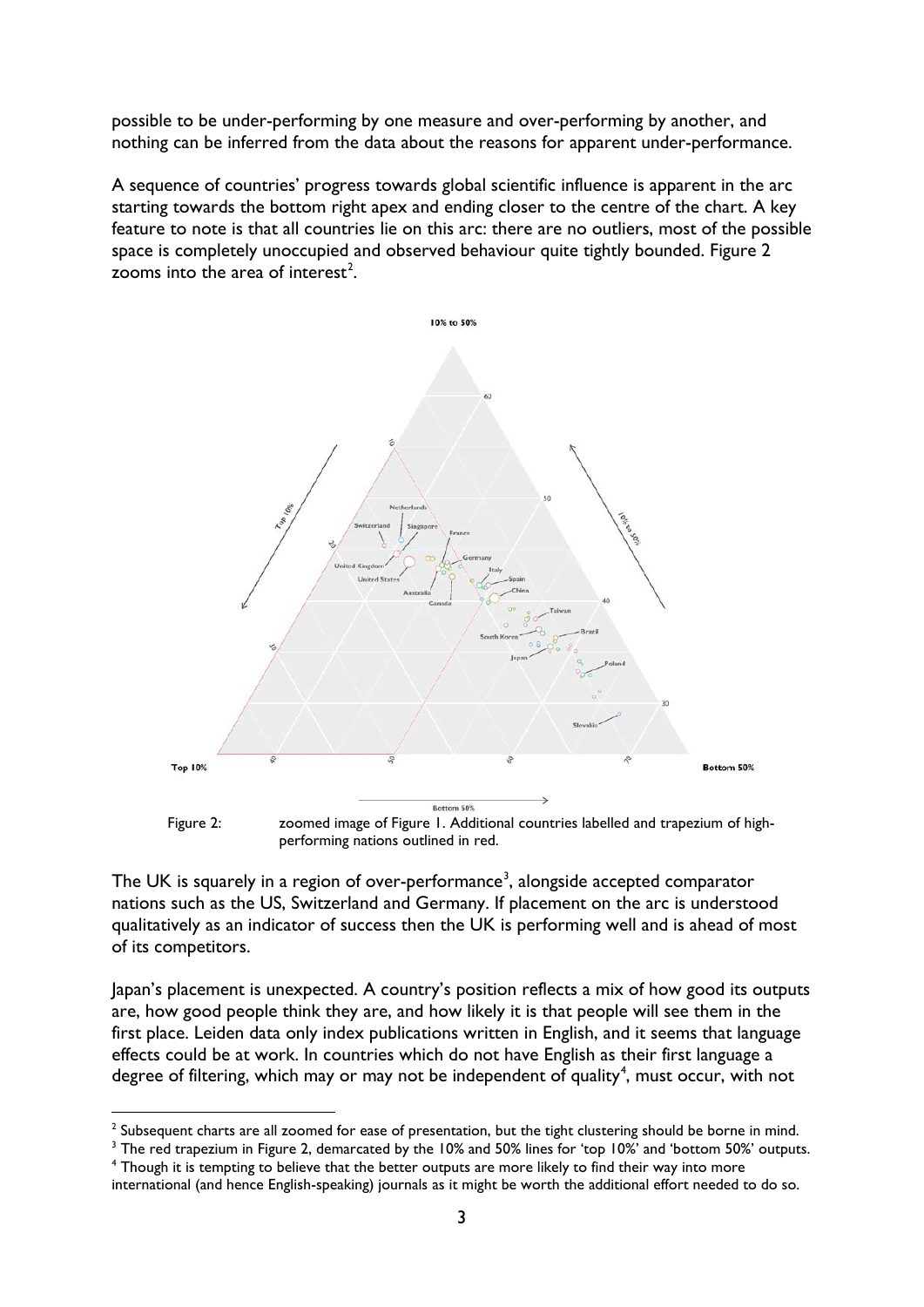all native language publications appearing in English. It would be unwise to conclude without further justification that Japan, South Korea or Taiwan actually do underperform.

Most of the main European nations – plus Australia, Canada and the USA – are found in the high-performing zone. Italy and Spain alone fall outside it, being found closer to China than to other European countries.

Figures 1 and 2 show the results of the 2018 data (that is, the citations recorded for outputs published in the period 2013-2016.) This static view can be augmented by looking at trends across earlier releases of Leiden data $^5$  $^5$ .

With a total of eight sets of Leiden data it would be impractical to represent  $8 \times 55 = 440$ data points simultaneously on a single chart, so the following chart focuses on just seven comparator countries: Canada, China, France, Germany, Japan, UK and the United States. Figure 3 shows each country's performance in each category in each of the eight years:





China's improving trajectory and increasing scale of activity is very clear. Its general trend is of a shift away from the bottom 50%, and more towards the top 10% than the mid-range. The USA's trajectory is opposite in direction but represents only a minor change overall,

<span id="page-3-0"></span> $<sup>5</sup>$  Eight periods are covered in total, each covering a three year (overlapping) window of publication dates.</sup>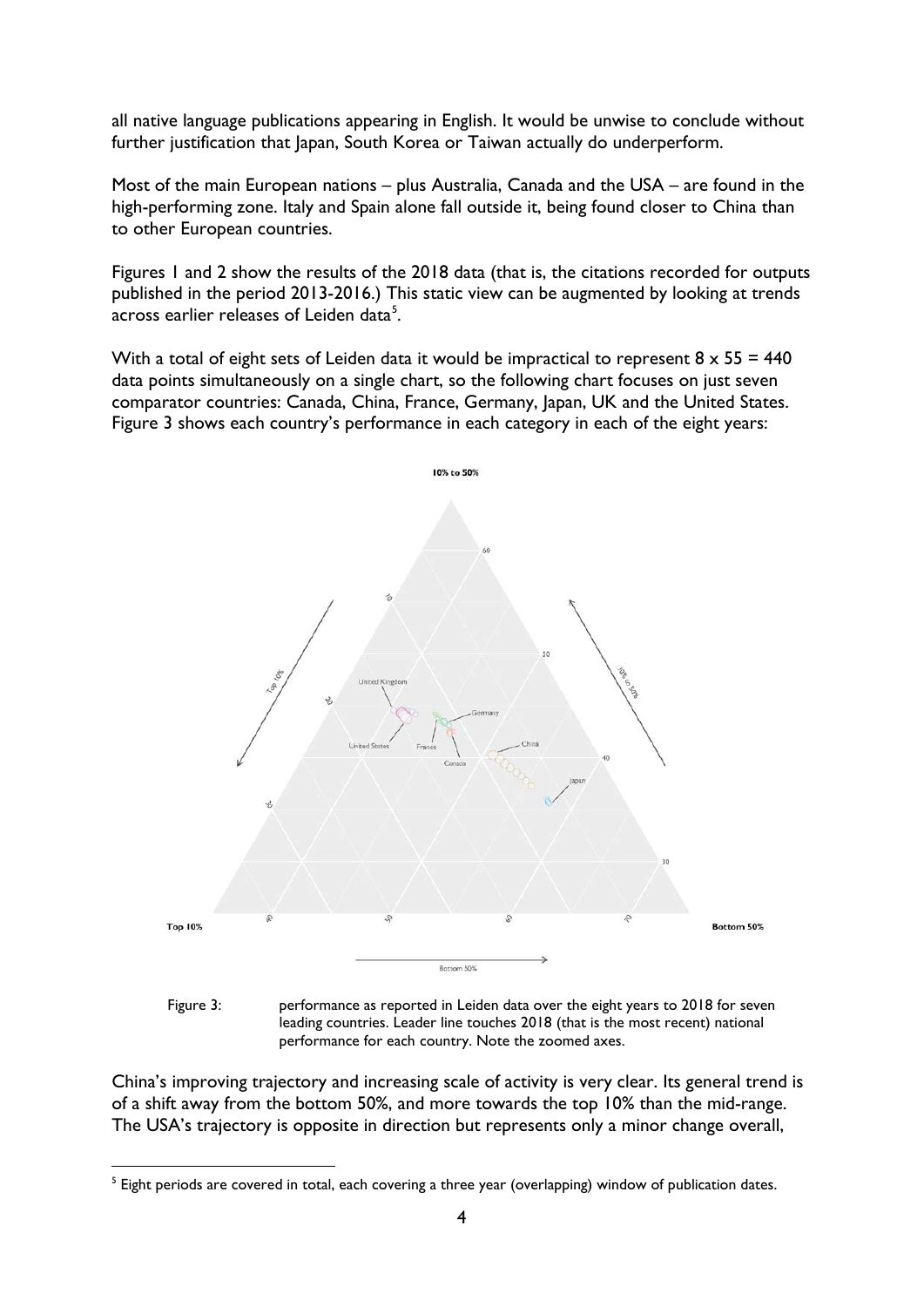with no change in scale. Canada, France, Germany and Japan have barely moved and are probably within the limits of the ability of the data to discriminate between their performance at the start and end of the period.

The UK's performance has improved quite noticeably. From having a lower top 10% performance than the US we now have a higher one. Again, much of this is achieved by a net shift of outputs away from the bottom 50% category.

The same analysis can be applied within the UK, focusing first on the 48 HEIs which feature in the Leiden data for 2018<sup>[6](#page-4-0)</sup>. Figure 4 shows the standing of each UK Leiden HEI in 2018:



to number of outputs.

Generally speaking, UK HEIs with a greater number of outputs perform better. Few UK HEIs have less than 10% of their publications in the top 10%, and none has more than 50% in the bottom 50%.

<span id="page-4-0"></span><sup>&</sup>lt;sup>6</sup> Only HEIs with at least 1,000 qualifying publications are included in Leiden data but this does not stop inferences being made in relation to missing HEIs – see later section.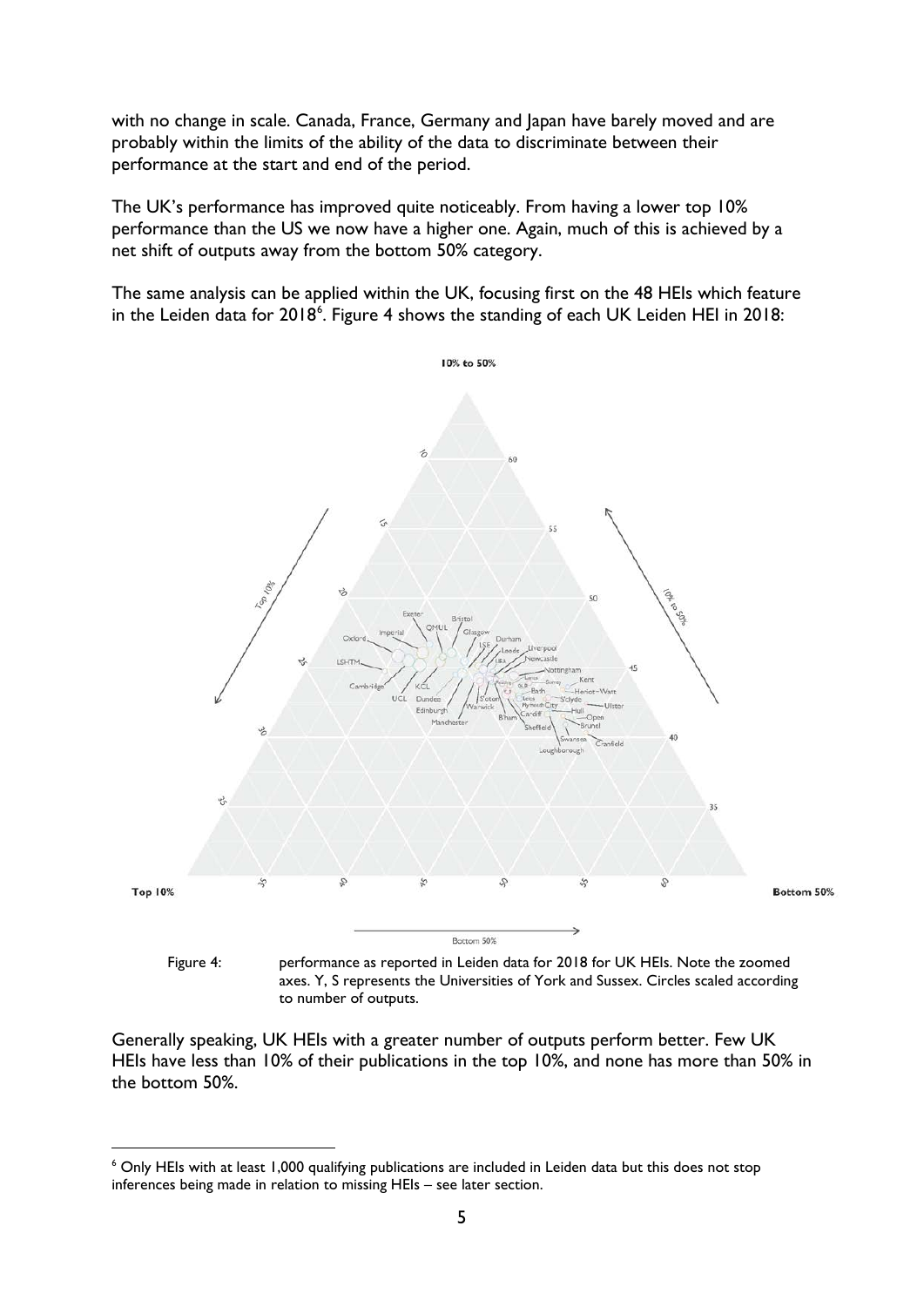Figure 5 shows the performance over time of ten leading UK HEIs:



Most UK HEIs have seen a steady trend of movement away from the bottom 50% and towards the top 10%. In some cases the changes over the period are slight and/or erratic (Edinburgh, Imperial) and in some they are relatively large and consistent (Glasgow, Manchester.) LSE's performance is particularly notable in that they have reduced a tail of outputs in the bottom 50% by more than 5%: the largest directional change of all these organisations.

Overall the UK's direction of travel, individually and collectively and as indicated by Leiden data, is noticeable and positive. Again though it must be emphasised that there may be more than one cause for the change, and that it would not be safe to assume that everything we see is necessarily a sign of actual improved performance<sup>[7](#page-5-1)</sup>.

### <span id="page-5-0"></span>**The association between volume and quality**

<span id="page-5-1"></span> $<sup>7</sup>$  For example, without further analysis a shift of resources away from lower-performing fields would be</sup> indistinguishable from a general improvement across all fields. See Figure 11 for that analysis.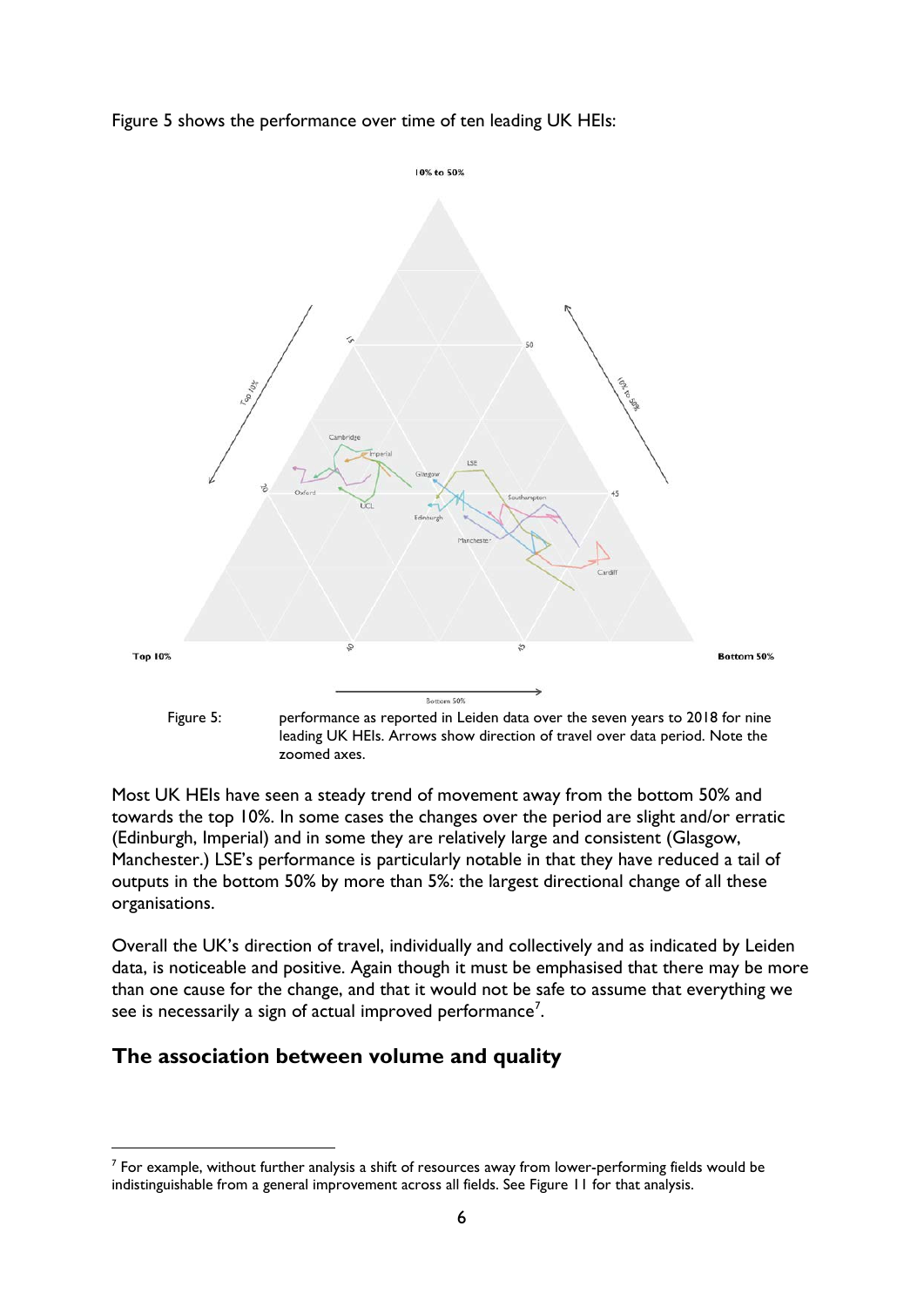As already suggested in Figure 2, but by inspection only, there is an association between volume of outputs and their relative quality (5%, 10% and 50% levels.) In this section this observation is put on a firmer footing<sup>[8](#page-6-0)</sup>.

Figure 6 shows the proportion of each country's outputs which is in the top 5%, 10% and 50% against the total volume of outputs in the 2018 Leiden data and, as a dashed line, the calculated expected proportion of outputs in each category.



*Total outputs (2018 Leiden data)*



The relative under-performance of China, Japan and South Korea in all three categories, unexpected given their publication volumes, is again apparent<sup>[9](#page-6-1)</sup>.

If we assume that a country (or HEI) performing as expected would have 5% of its publications in the top 5%, 10% in the top 10% and 50% in the top 50% then, based on the

<sup>&</sup>lt;sup>8</sup> Based on the approach outlined in 'The relationship between decision volume and success rates'

<span id="page-6-1"></span><span id="page-6-0"></span>[<sup>\(</sup>https://esrc.ukri.org/about-us/performance-information/application-and-award-data/\)](https://esrc.ukri.org/about-us/performance-information/application-and-award-data/) and also see Annex 2<br><sup>9</sup> With such large numbers of a lately With such large numbers of publications confidence intervals for estimated proportions are too small to be worth showing.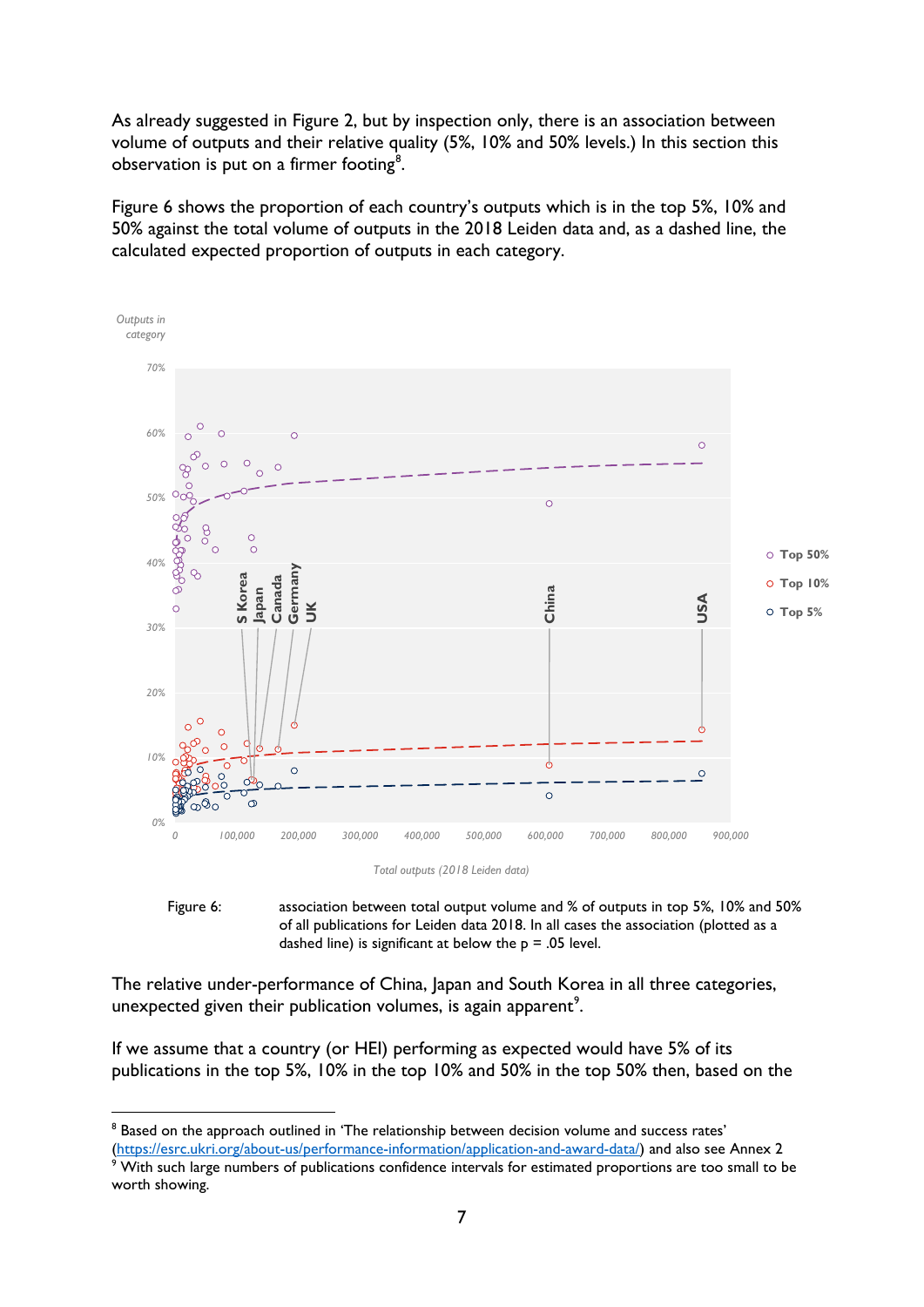relationships established in Figure 6, it is possible to calculate the minimum number of outputs which is required to match the expected proportion of outputs in each category<sup>[10](#page-7-0)</sup> (5%, 10% and 50%.) These are shown in the table below for country-level 2018 data.

| <b>Level</b>   | <b>Required 2018</b><br>country output<br>volume |
|----------------|--------------------------------------------------|
| Top 5%         | 103,300                                          |
| <b>Top 10%</b> | 93,200                                           |
| Top 50%        | 61,200                                           |

As the category becomes smaller and more exclusive, the projected number of outputs required to at least meet expectations increases, from 61,200 for the top 50% range all the way to 103,300 for the top 5%. Only those countries which produce a significant volume of publications might routinely expect to find their publications in the upper echelons of research outputs.

The same general patterns are true within the UK for each HEI's performance both within years and also over the full period of the Leiden data. Taken over the whole period, UK HEIs that published more tended to be cited more (Figure 7):

<span id="page-7-0"></span> $10$  This does not imply a causal relationship between quality and volume, it is just a description of the data (though it is also possible that such a relationship exists – we do not know.)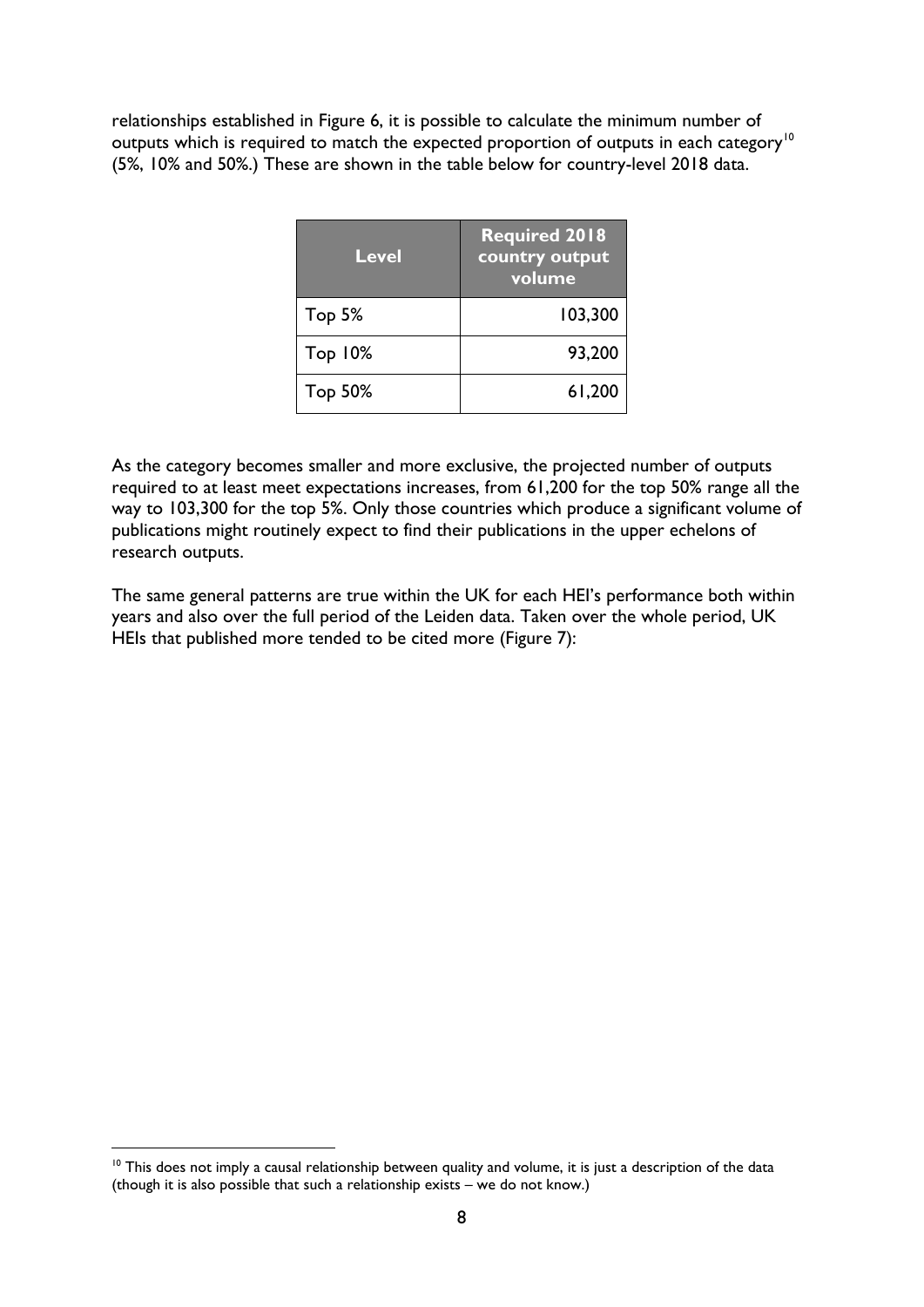



Figure 7: association between total output volume and % of outputs in top 5%, 10% and 50% of all publications for UK HEIs in the Leiden data 2011-12 to 2018. In all cases the association (plotted as a dashed line) is significant at below the  $p = .05$  level.

Almost no UK organisations perform below expectations, in terms of having less than *x*% of their outputs in the top *x*% of outputs. Using the relationship established it is possible to estimate a UK performance-related volume threshold for 2018 (or indeed any period) across all publication volumes $11$ :

| <b>Level</b>   | <b>Required 2018</b><br><b>HEI</b> output<br>volume |
|----------------|-----------------------------------------------------|
| Top 5%         | 660                                                 |
| <b>Top 10%</b> | 600                                                 |
| Top 50%        | 370                                                 |

Based on these figures we might expect a UK university not in the Leiden data but nonetheless publishing in the 2018 period to need at least these numbers of outputs in order not to be underperforming in these terms.

<span id="page-8-0"></span>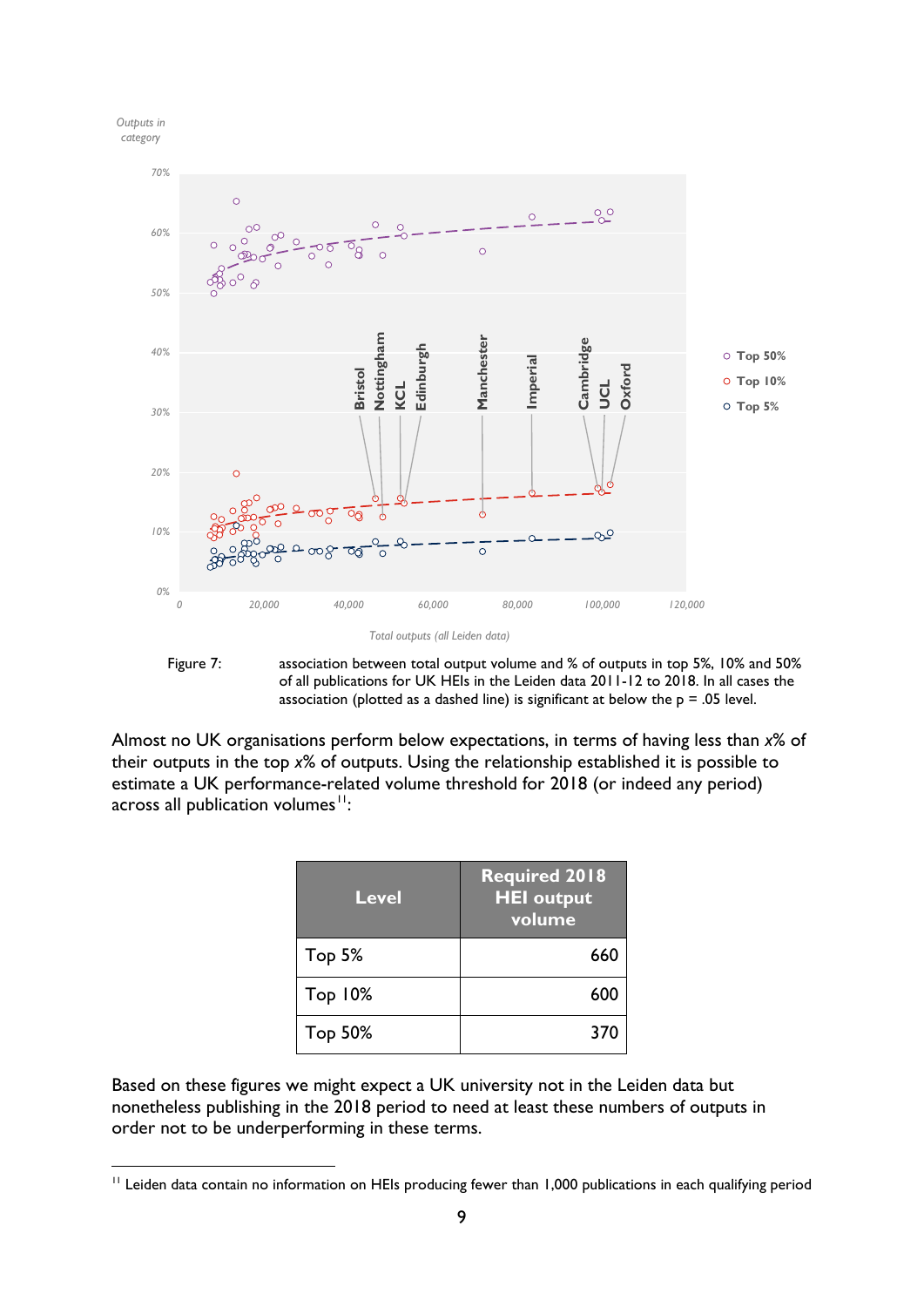It would then be *possible* to interpret these figures as an indicator of necessary critical mass in productivity and quality within the UK research system. As a rough indicator, UK HEIs producing fewer than about 200 eligible (fractionally-counted) publications per year in the three-year period would have been unlikely to have a proportionate number of publications in the top 5% and 10% of all publications. An HEI would have to produce perhaps fewer than 120 per year to risk not having half in the top half.

A UK HEI producing such small volumes is likely to be a specialist institution which probably shouldn't be compared with its much larger competitors. While the mathematical relationship might hold, this is probably an example of a metric that should not be used. A more reasonable interpretation is that there are probably no UK institutions with a small volume of generally comparable publications which are likely to be systematically underperforming.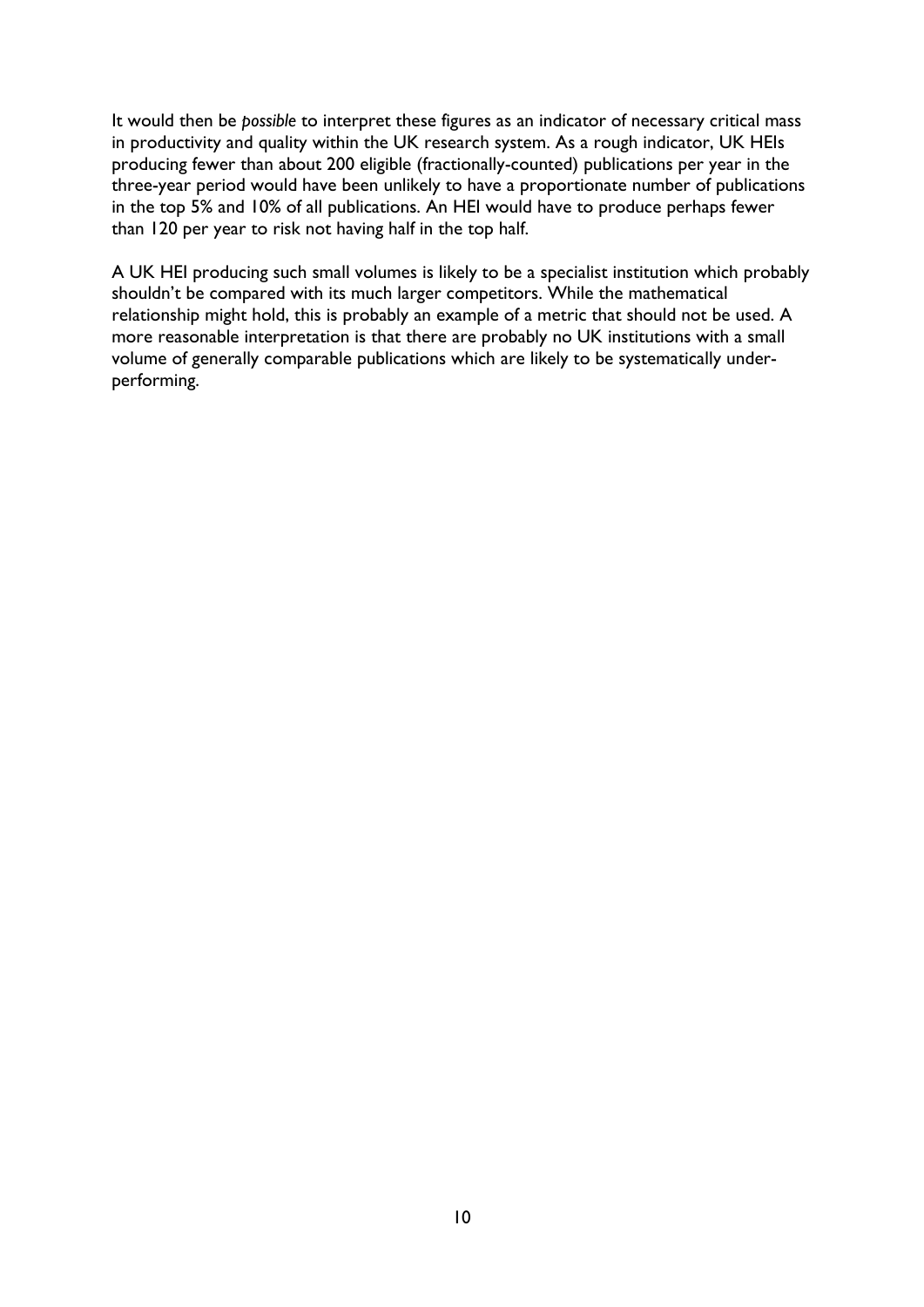### <span id="page-10-0"></span>**The changing citation landscape**

Extending the line of thought that seeks to understand how many publications are needed to perform at a particular level, Figure 8 shows how the annual minimum publication volume needed if a country is to at least meet each specified performance threshold has changed across all years of the Leiden data.





Over the last eight years, the most highly-cited publications have become less likely to be a product of those countries which have the highest output volumes. The balance of bibliometrically-defined quality is shifting slowly away from more established, higher-volume nations, and it is increasingly untrue that 'more active = higher quality'. But it is still very much the case that larger volumes are associated with higher citation levels and there is some way to go before the volume-citation association disappears<sup>12</sup>.

The same general trend is found in the UK. The threshold publication volume required to be performing as expected is decreasing slowly, and less research-active HEIs are

Figure 8: expected number of publications required for a country to have at least 5%, 10% and 50% of its outputs in the top 5%, 10% and 50% of all publications globally in the Leiden data 2011-12 to 2018. In all cases (year-threshold combinations) the association between volume and output quality is significant at below the  $p = .05$ level.

<span id="page-10-1"></span><sup>&</sup>lt;sup>12</sup> If the trend continues, with the threshold for being in the 50% zone decreasing by about 1,600 publications per year on average, it would take between 30 and 40 years for the global volume-quality association to disappear entirely, and for the more established nations to lose their volume-derived advantage.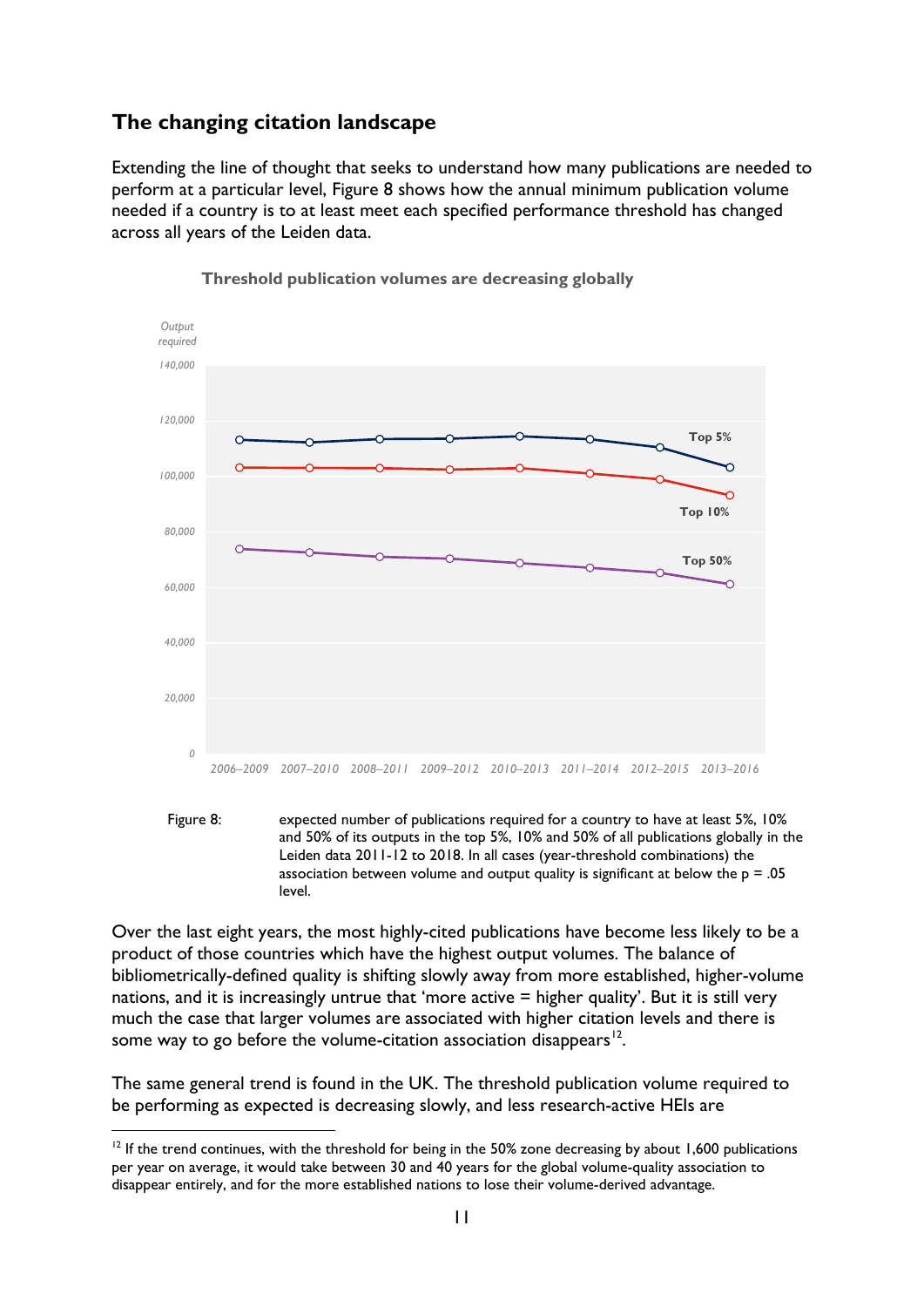increasingly likely to see their outputs highly-cited (Figure 9, though note the earlier caveat about the interpretation of this figure in a UK-only context):



**UK HEI threshold volumes are decreasing**



However, the UK trajectory is much less smooth than for the country comparison globally<sup>13</sup>. This is likely to be at least partly a result of the smaller numbers and greater noise in the data. But it is also possible that the upswing in volume required to be at threshold in the period 2008-2011 to 2011-2014 may be related to the REF exercise which was based on publications produced in the period 1 January 2008 to 31 December 2013. A process of backlog clearing on the part of those able to generate a backlog in the first place may have skewed the data to reflect research performance in earlier years.

#### <span id="page-11-0"></span>**Performance by field**

Leiden data are split into five 'fields':

- Biomedical and health sciences
- Life and earth sciences
- Mathematics and computer science
- Physical sciences and engineering

<span id="page-11-1"></span><sup>&</sup>lt;sup>13</sup> It is also slower. Based on the overall trend it will take around 50 years for the quality-volume advantage to disappear at the 50% level, though the rate of change does appear to have been increasing more recently.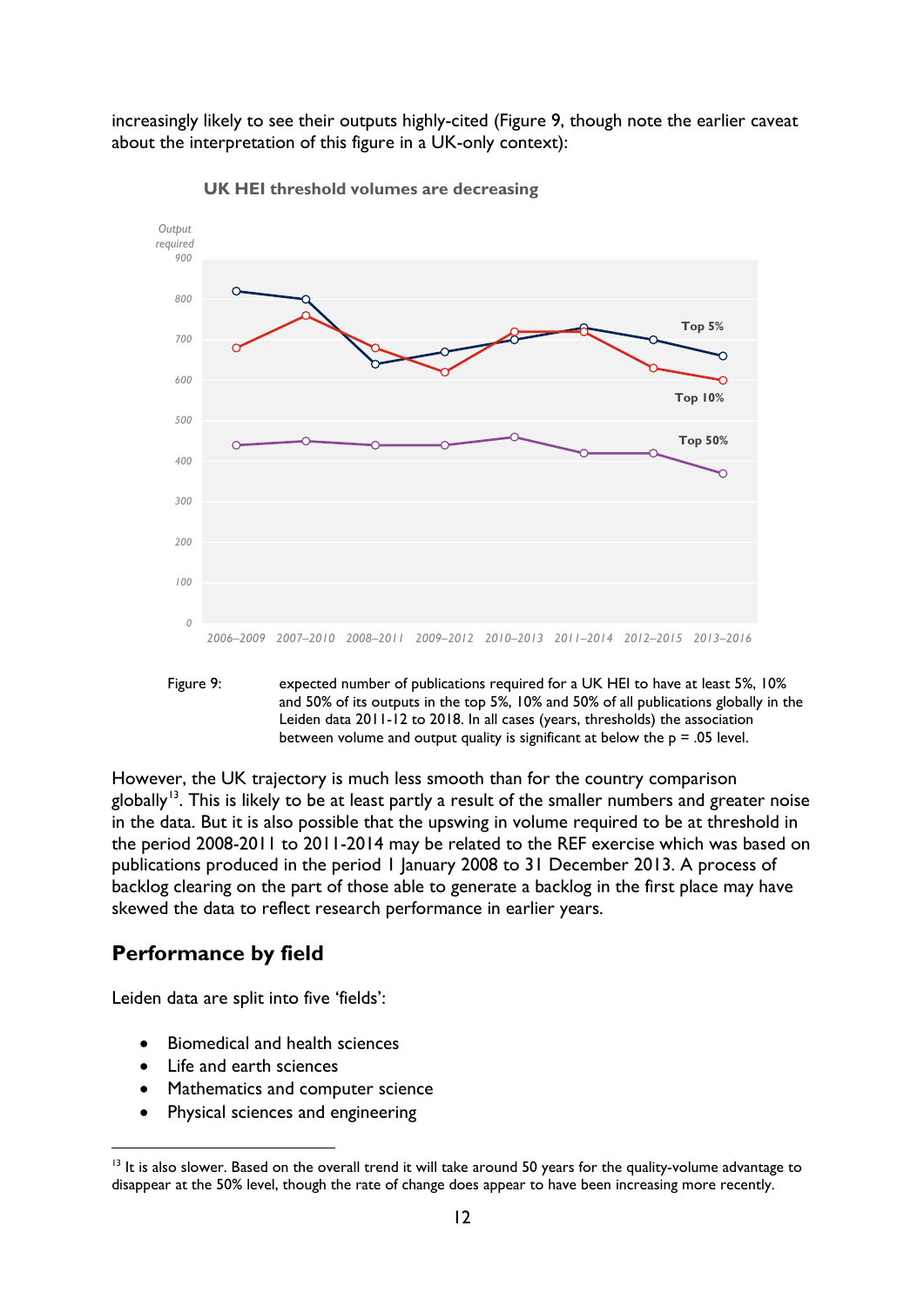• Social sciences and humanities

Figure 10 shows each of the 55 nations' 2018 performance in each of these fields (panels a to e) and also the UK's overall performance in each field individually (panel f).

In each case the arc of countries is apparent though with, as expected given the lower volumes, greater scatter. Non-English speaking nations are less likely to appear at the head of the arc, and non-English speaking nations that do not use the Roman alphabet are particularly disadvantaged.

In general the placement of each country is approximately the same in each field. There does not seem to be such a thing as 'a country with particular strength in…' although this does of course depend on how that categorisation is decided. Field-associated mobility along the arc is quite limited.

The relative performance of fields within countries can also be shown, but must be treated with great caution. As panel f shows, 'Life and earth sciences' appears as the UK's topperforming field, with 'Mathematics and computer science' and 'Social sciences and humanities' relatively lower. But as stated on the CWTS website:

"The Leiden Ranking does not take into account conference proceedings publications and book publications. This is an important limitation in certain research fields, especially in computer science, engineering, and the social sciences and humanities."

Leiden data compares like with like within a field, but comparisons across fields would only be reasonable if the underlying data were comparable – we cannot assume this and we do not know how they differ<sup>[14](#page-12-0)</sup>.

 $14$  For example if all the best research in a field appears in conference proceedings, and the UK

<span id="page-12-0"></span>disproportionately prefers to publish in that way with journals being a last resort option but one for which the UK enjoys an inherent advantage for various reasons, then the relative performance of UK publications in that field as represented in the Leiden data will appear low. This may or may not happen in practice, but the point is that we cannot rule it out.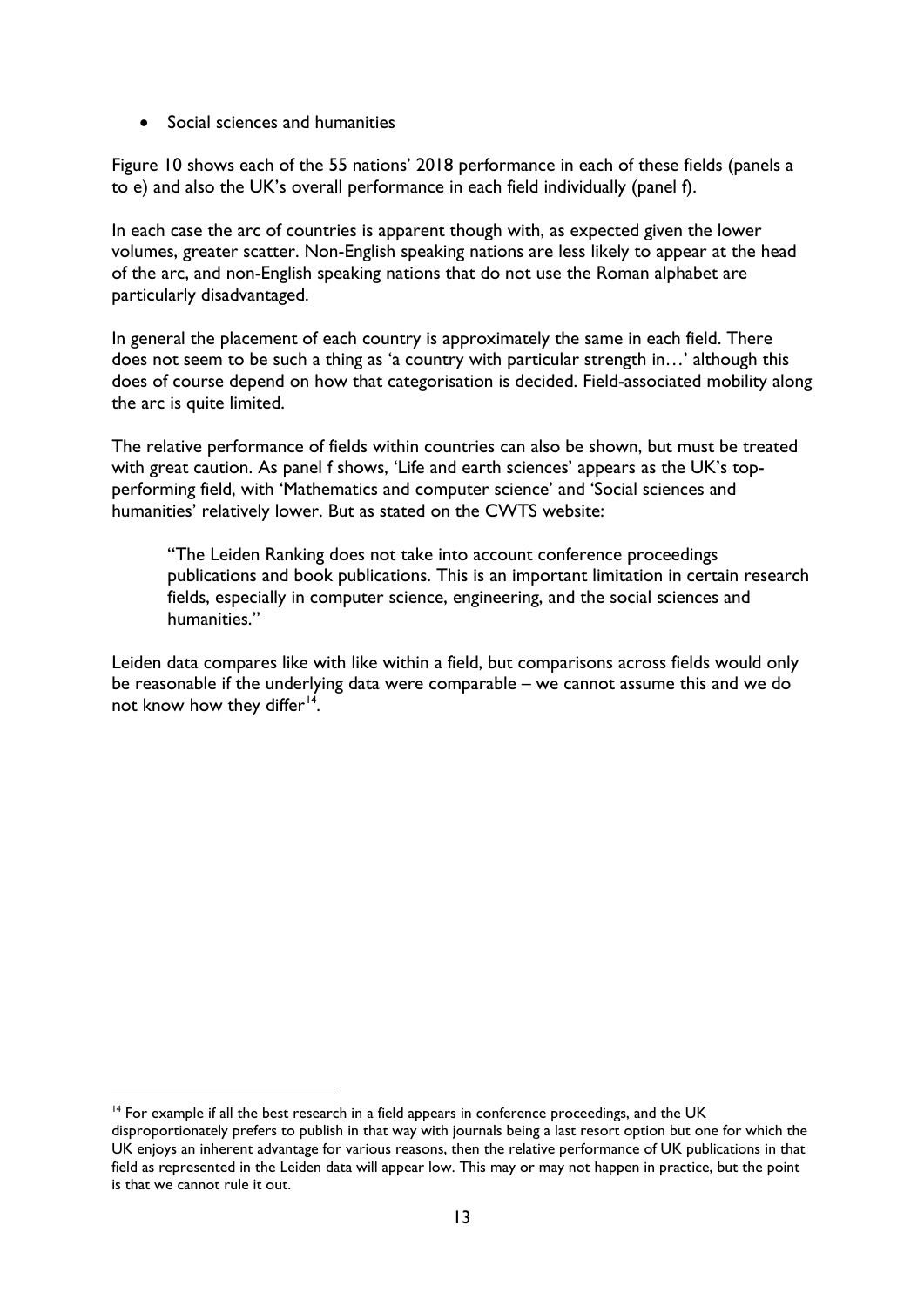

Figure 10: national performance by field, Leiden data 2018. Countries indicated are determined by threshold publication number indicated in chart. All axes are truncated.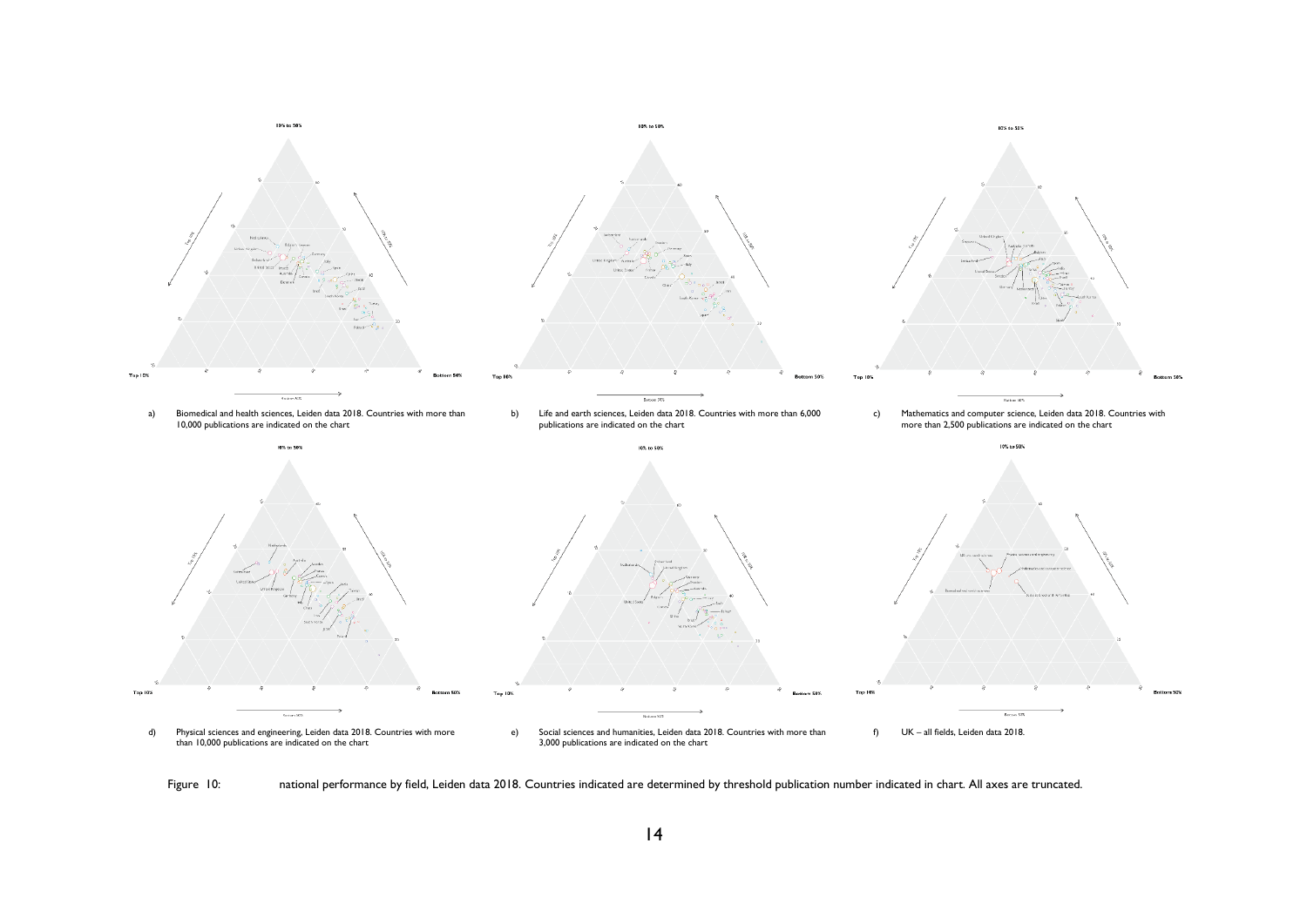As a final example of what might be learned from the Leiden data, Figure 11 shows how the UK's performance in each of the five fields and across 'All sciences' has changed across the data period:





The UK's improving performance in all fields is clear, though qualitatively different for each field. This rules out the possibility that our overall performance improvement is a result only of a shift of publications away from fields which under-perform relatively speaking. It is possible that is part of the explanation but it cannot be all of it, and the truth would only emerge with further investigation.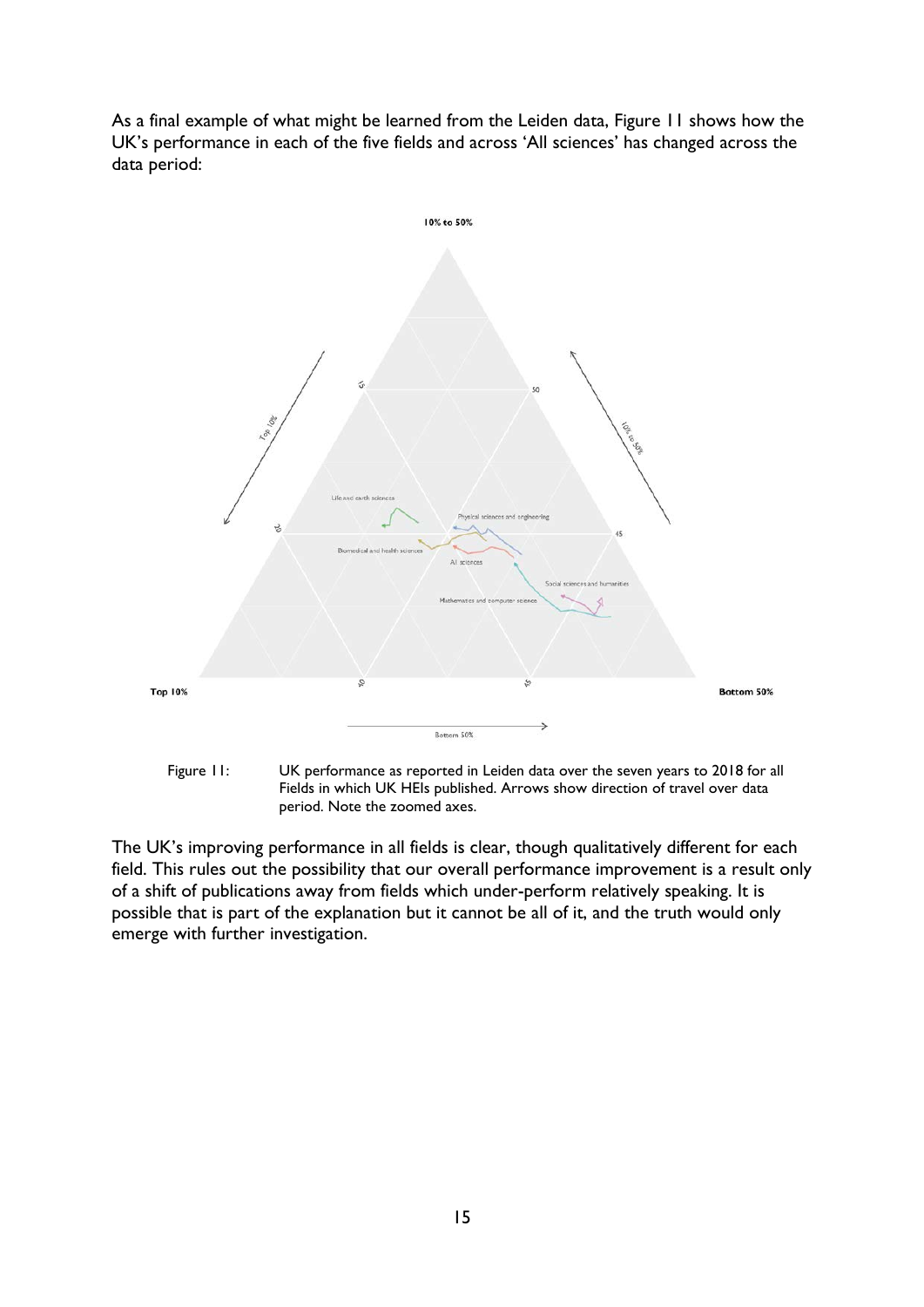### <span id="page-15-0"></span>**Summary**

One thing that those who come into contact with bibliometrics on a regular basis can agree on is that bibliometrics should be used with caution, or better still 'responsibly'<sup>[15](#page-15-1)</sup>. Another thing that most of them agree on is that metrics, and in particular bibliometrics, should be usable, useful and in the end used in some form. But in terms of consensus it's downhill all the way from there on.

Quite what form a responsible use of metrics might take no one can yet agree, and there is a lot more said about what it isn't (*h*-indices as evidence for promotion panels, use of citation counts to award funding, journal Impact Factors as a proxy for the quality of an individual paper) than what it is.

In the absence of a strong prescription what we find is a pattern of individualised, specialist, local, bespoke, intermittent and, above all, cautious application. It's hard to imagine UKRI not using bibliometrics in some form for some purpose(s) at some point, and the series of reports on the performance of the UK research base sets a precedent for this<sup>[16](#page-15-2)</sup>. The relative merits, strengths and weaknesses of each particular instance of use of bibliometrics can and will be debated in great detail. The key issue is the extent to which they can provide useful, reliable insights into the performance of the UK research base. We can only determine this by engaging with the debate.

<span id="page-15-1"></span> <sup>1</sup>[5http://www.hefce.ac.uk/media/HEFCE,2014/Content/Pubs/Independentresearch/2015/The,Metric,Tide/2015\\_](http://www.hefce.ac.uk/media/HEFCE,2014/Content/Pubs/Independentresearch/2015/The,Metric,Tide/2015_metric_tide.pdf) [metric\\_tide.pdf](http://www.hefce.ac.uk/media/HEFCE,2014/Content/Pubs/Independentresearch/2015/The,Metric,Tide/2015_metric_tide.pdf)

<span id="page-15-2"></span><sup>16</sup> [https://www.gov.uk/government/publications/performance-of-the-uk-research-base-international](https://www.gov.uk/government/publications/performance-of-the-uk-research-base-international-comparison-2013)[comparison-2013;](https://www.gov.uk/government/publications/performance-of-the-uk-research-base-international-comparison-2013) [https://www.gov.uk/government/publications/performance-of-the-uk-research-base](https://www.gov.uk/government/publications/performance-of-the-uk-research-base-international-comparison-2016)[international-comparison-2016](https://www.gov.uk/government/publications/performance-of-the-uk-research-base-international-comparison-2016)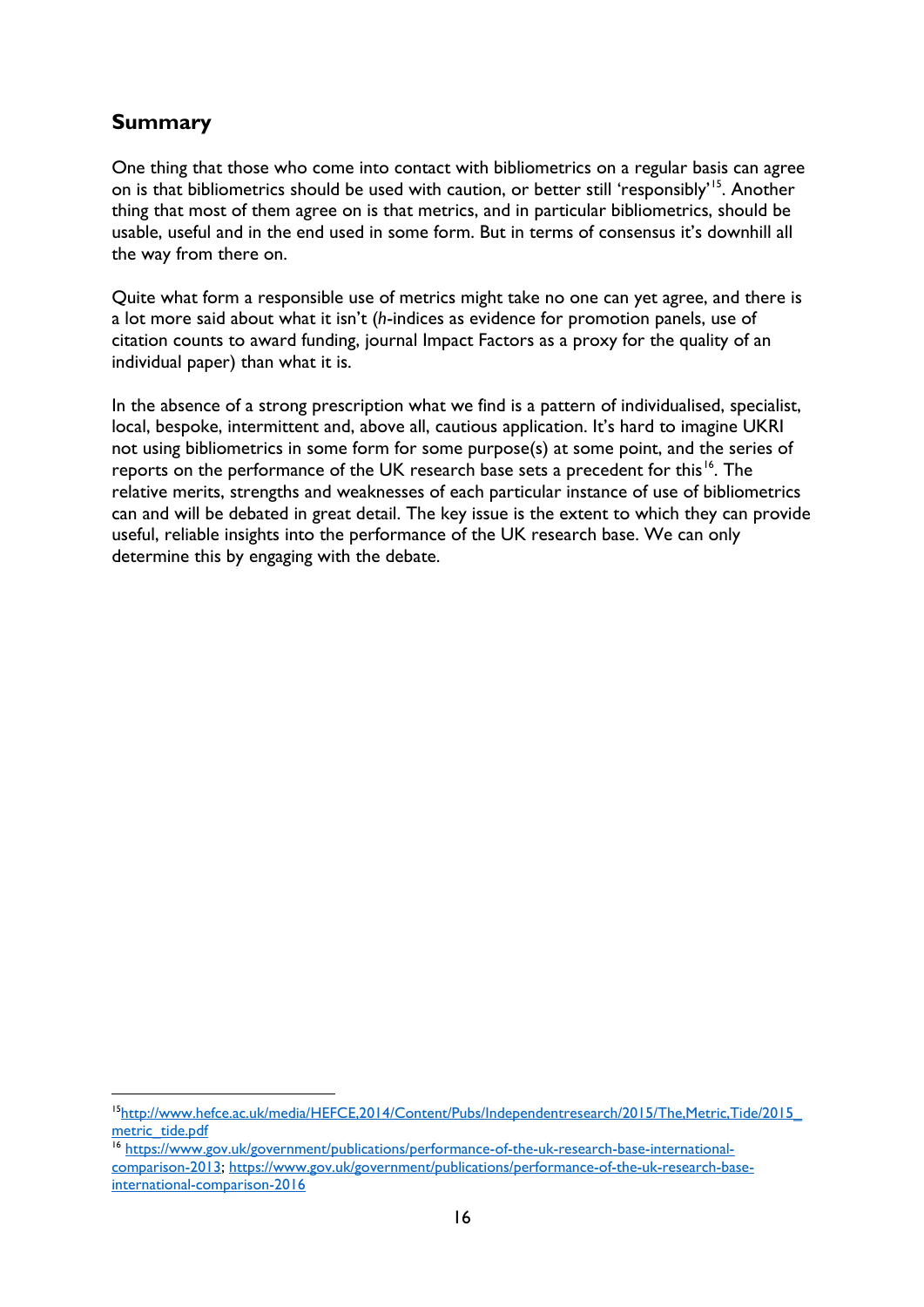## <span id="page-16-0"></span>**Annex 1 – Description of Leiden data**

Leiden data focus on impact and collaboration.

- 'Impact' means the number of citations received by a publication that appears in the Social Sciences Citation Index or the Arts & Humanities Citation Index, both of which appear in Web of Science (WoS) data. The focus is on the proportion of publications produced by an organisation that appears in the top 50%, 10% and 1% of comparable publications. 5% data have been added for 2018.
- 'Collaboration' refers to instances of publications included in an organisation's set of publications which feature collaborators from organisations other than that of the author whose affiliation leads to the inclusion of that publication in that organisation's list of publications. Collaborations with any other organisation and those with industry in particular, international collaborations and collaborations classified as close (<100km) and far (>5000km) geographically are counted and included in the data.

The inclusion of multi-author publications means that either fractional or full counting of publications can be used. In this analysis fractional counts (for example if a paper has five authors from five different organisations, 0.2 of a publication is registered with each organisation) are used for the impact indicators.

Only publications in international scientific journals which have a citation pattern suitable for analysis are included. Taken together this means that the data does not describe fully all the outputs of all disciplines. But as the data are comparable, comparisons between organisations can be made on the same basis. How useful those comparisons or their underlying indicators are is a matter of judgement.

Only organisations with at least 1000 WoS-indexed publications in each three-year period are included.

Overall the data are very specific in what they describe, but reliable in terms of those comparisons.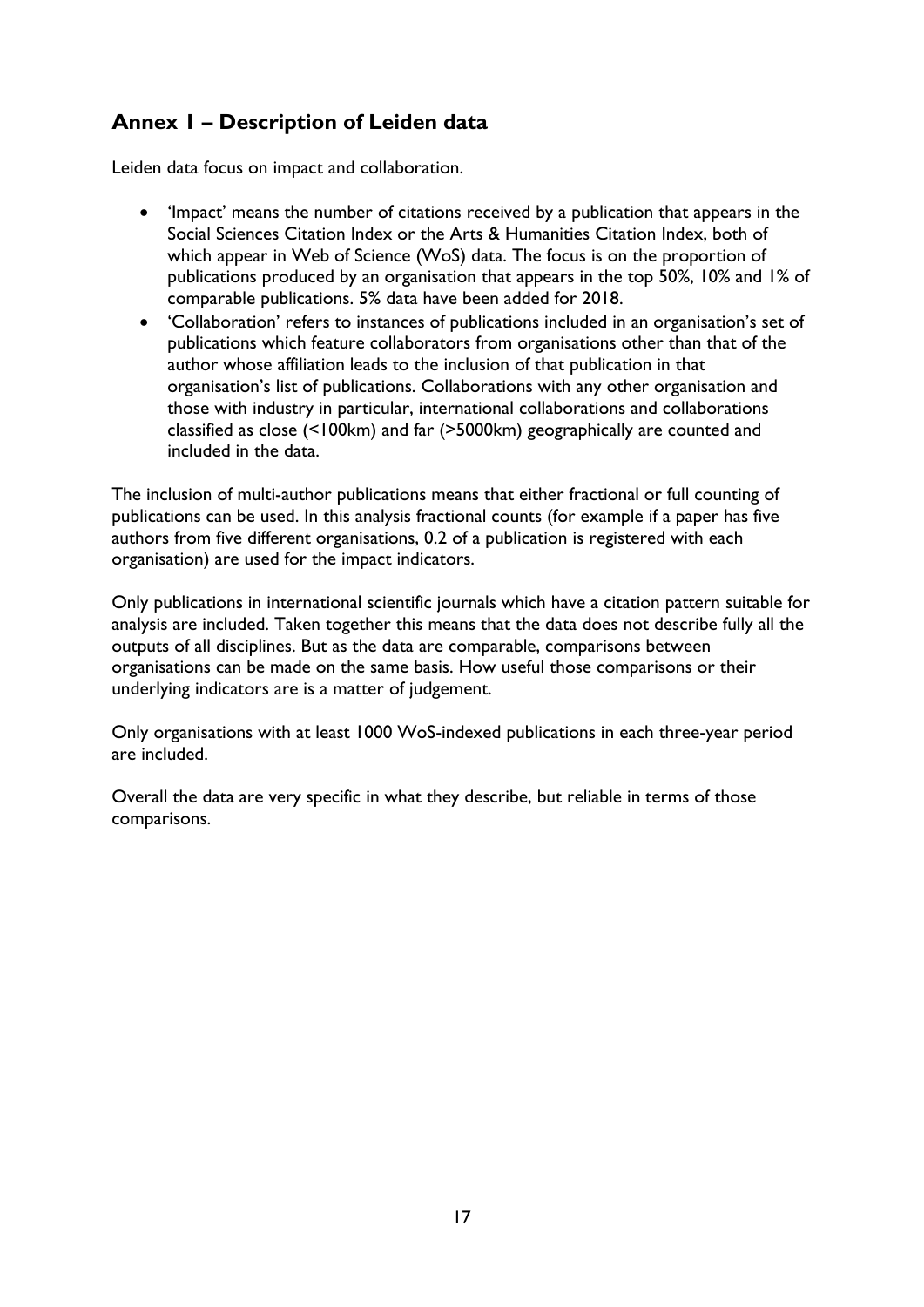#### <span id="page-17-0"></span>**Annex 2 – The relationship between publication volume and citation metrics**

As explained in 'The relationship between decision volume and success rates' [\(https://esrc.ukri.org/about-us/performance-information/application-and-award-data/\)](https://esrc.ukri.org/about-us/performance-information/application-and-award-data/) an underlying relationship between success and volume, where in this case success indicates a publication that is within the top *x*% of publications and volume is the total number of publications produced by an HEI or country can be modelled with a function of the form:

*Success rate* =  $1 - e^{-an(b-1)}$ 

This is bounded by 1 and 0 and takes the value 0 when the number of publications, *n*, is 0. When:

- *b* > 1, volumes and success are positively associated;
- *b* < 1, volumes and success are negatively associated;
- $b = 1, n^{(b-1)} = 1$ , there is no success-volume relationship

values of *a* and *b* for each year and comparator set can be derived from the Leiden data. Once derived the relationship can then be used to calculate the expected proportion of publications within each band for HEIs or countries missing from the data due to their low publication volumes. For example, the figures for UK HEIs across all Leiden data periods:



There are no HEIs with fewer than 7,000 publications in the data, but rates can be predicted for them anyway – these are shown in red. The chart also shows the confidence limits associated with the predicted proportions, which can be used to identify HEIs with unusual performance – these are not plotted in the main Figures for clarity.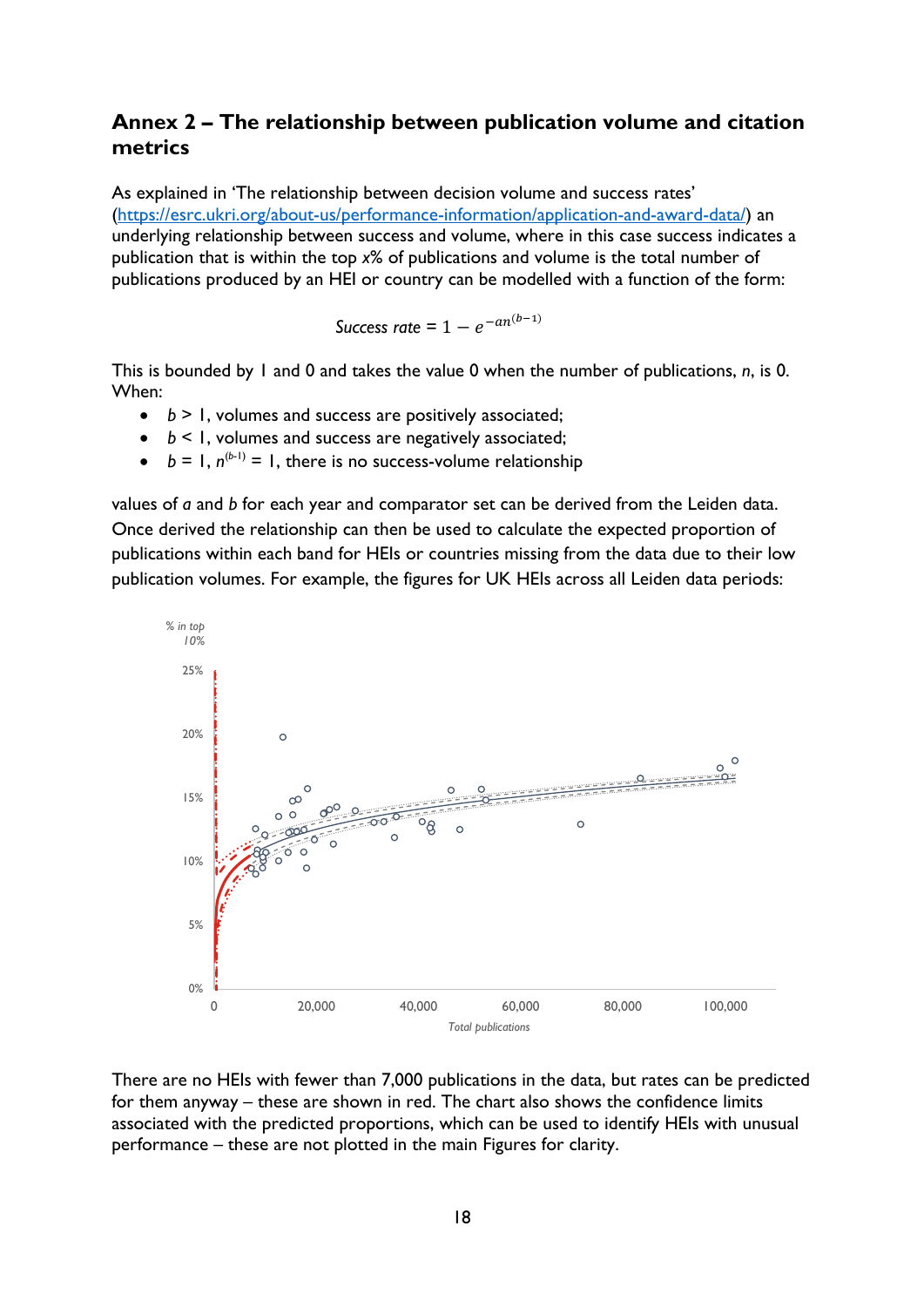### <span id="page-18-0"></span>**Annex 3 – UK HEIs appearing in 2018 Leiden data**

Bangor University Brunel University London Cardiff University City, University London Cranfield University Durham University Heriot-Watt University Imperial College London King's College London Lancaster University LSE London School of Hygiene & Tropical Medicine Loughborough University Newcastle University Open University Queen Mary University of London Queen's University Belfast Swansea University University College London University of Aberdeen University of Bath University of Birmingham University of Bristol University of Cambridge University of Dundee University of East Anglia University of Cambridge University of Dundee University of East Anglia University of Edinburgh University of Exeter University of Glasgow University of Hull University of Kent University of Leeds University of Leicester University of Liverpool University of Manchester University of Nottingham University of Oxford University of Plymouth University of Reading University of Sheffield University of Southampton University of St Andrews University of Strathclyde University of Surrey